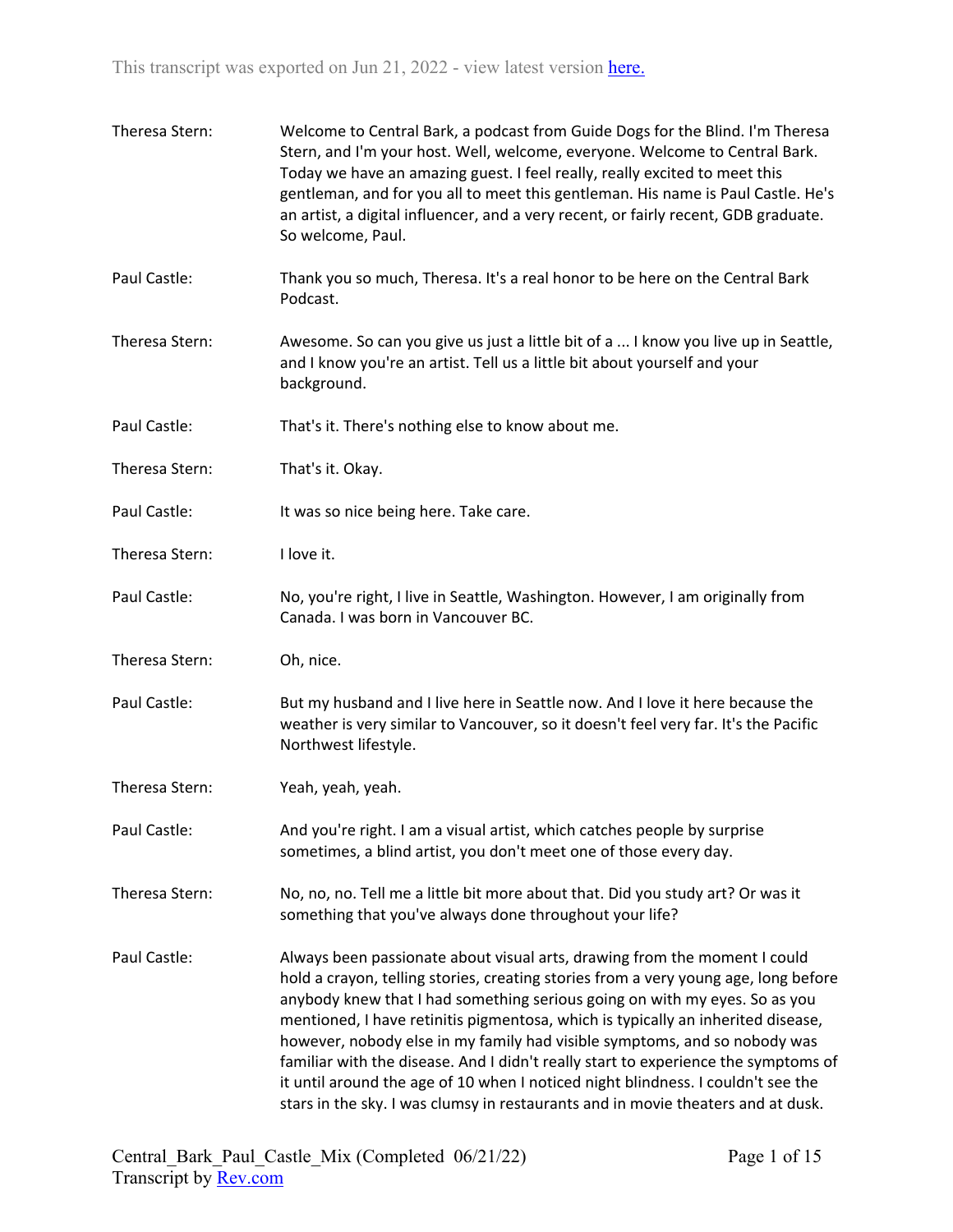| Theresa Stern: | Yes, yes.                                                                                                                                                                                                                                                                                                                                                                                                                                                                                               |
|----------------|---------------------------------------------------------------------------------------------------------------------------------------------------------------------------------------------------------------------------------------------------------------------------------------------------------------------------------------------------------------------------------------------------------------------------------------------------------------------------------------------------------|
| Paul Castle:   | But because we had no clue what was going on, I wasn't actually diagnosed until<br>16, after a rather harrowing attempt to start learning to drive.                                                                                                                                                                                                                                                                                                                                                     |
| Theresa Stern: | I was going to ask. That is just sort of that prime time to figure that out. Oh, my<br>goodness.                                                                                                                                                                                                                                                                                                                                                                                                        |
| Paul Castle:   | It sure is. It sure is.                                                                                                                                                                                                                                                                                                                                                                                                                                                                                 |
| Theresa Stern: | Oh, wow.                                                                                                                                                                                                                                                                                                                                                                                                                                                                                                |
| Paul Castle:   | But at this time, I'm a passionate artist. I'm painting. I'm drawing. I'm writing<br>stories too because my dream was to not only write and illustrate children's<br>books, but also to make movies and be a director. And talk about throwing a<br>wrench in my plans, when the doctor looked at me and my mom and my dad<br>and said, "You have this very rare disease. And guess what, there's nothing we<br>can do about it at this time." In fact, his one recommendation was eat more<br>spinach. |
| Theresa Stern: | You're kidding.                                                                                                                                                                                                                                                                                                                                                                                                                                                                                         |
| Paul Castle:   | No. That was it. We left, went straight to the grocery store and loaded up on<br>spinach.                                                                                                                                                                                                                                                                                                                                                                                                               |
| Theresa Stern: | Oh, my gosh. [inaudible 00:03:23] you're Popeye or something.                                                                                                                                                                                                                                                                                                                                                                                                                                           |
| Paul Castle:   | Yeah, exactly.                                                                                                                                                                                                                                                                                                                                                                                                                                                                                          |
| Theresa Stern: | It's crazy.                                                                                                                                                                                                                                                                                                                                                                                                                                                                                             |
| Paul Castle:   | Exactly.                                                                                                                                                                                                                                                                                                                                                                                                                                                                                                |
| Theresa Stern: | Oh, my goodness. But you kept going. You kept going. I love that because I think<br>so many times, we hear there's nothing we can do, and yeah, you can't do that.<br>But you stuck to your guns. Tell me a little bit about that.                                                                                                                                                                                                                                                                      |
| Paul Castle:   | Yeah. In the moment, it was obviously a very big thing to process. But the lights<br>didn't go out in that moment. I still had quite a bit of my vision. And when<br>you're a teenager, you're not thinking too far ahead in your life.                                                                                                                                                                                                                                                                 |
| Theresa Stern: | No, definitely not.                                                                                                                                                                                                                                                                                                                                                                                                                                                                                     |
| Paul Castle:   | So I continued to just pursue the things that I loved, the visual arts, making my<br>little movies on my home video camera for my school assemblies and all of<br>those fun things with my friends. But as the sight started to decrease, and those<br>instances of clumsiness and accidents increased as well, I did make the decision                                                                                                                                                                 |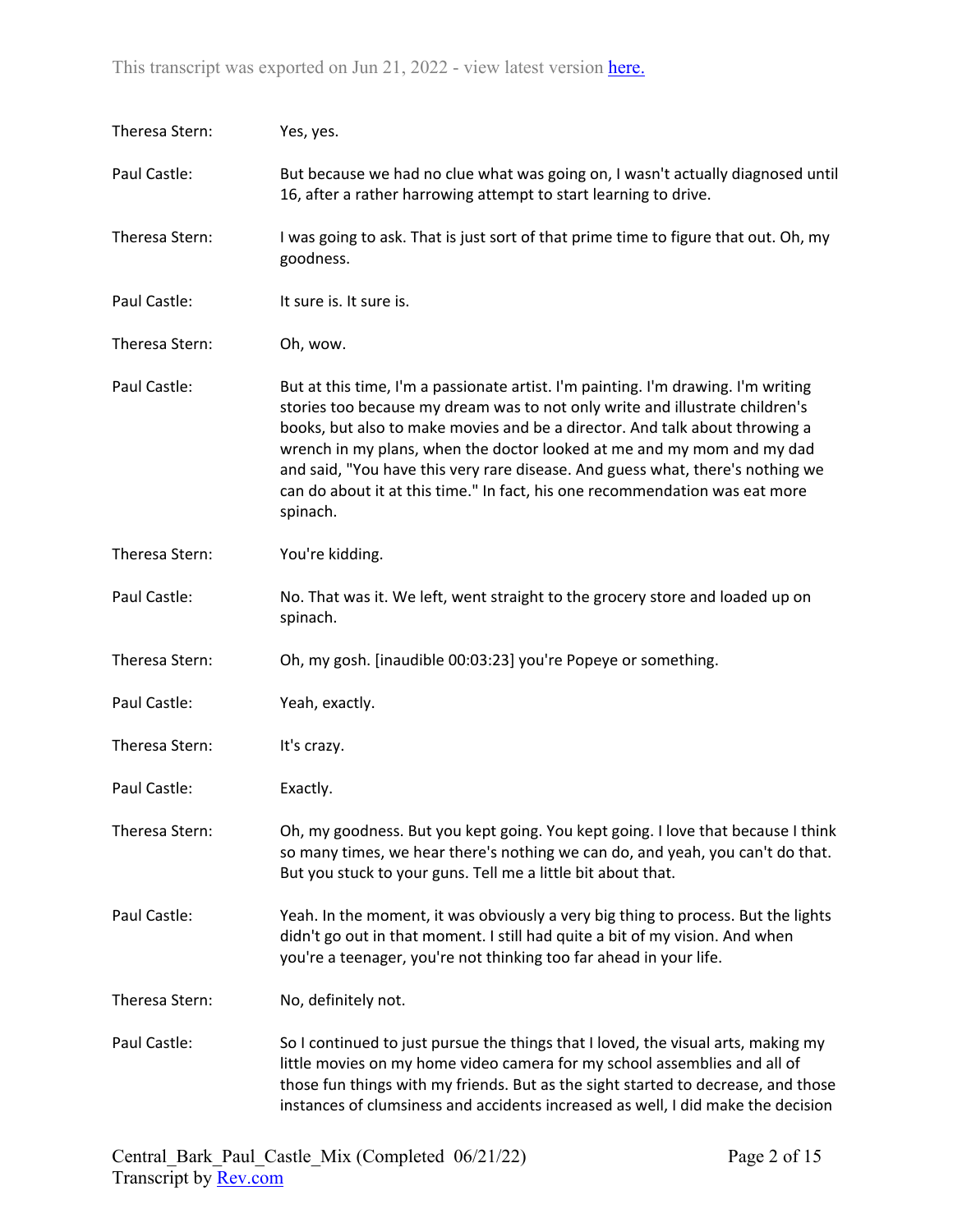|                | that when I went to college, when I graduated from high school, I didn't go to<br>film school as I had intended to do. I actually studied English literature in the<br>Bay Area. I went to San Jose State in-                                                                                                                                                                                                                                                                                                                                                                                                                                                               |
|----------------|-----------------------------------------------------------------------------------------------------------------------------------------------------------------------------------------------------------------------------------------------------------------------------------------------------------------------------------------------------------------------------------------------------------------------------------------------------------------------------------------------------------------------------------------------------------------------------------------------------------------------------------------------------------------------------|
| Theresa Stern: | Oh, you did?                                                                                                                                                                                                                                                                                                                                                                                                                                                                                                                                                                                                                                                                |
| Paul Castle:   | Yes, in Northern California. It was very exciting, big change from a small<br>Canadian town, because at that time, I was living north of Vancouver in a small<br>town, so I had a big change.                                                                                                                                                                                                                                                                                                                                                                                                                                                                               |
| Theresa Stern: | Yeah, that's right.                                                                                                                                                                                                                                                                                                                                                                                                                                                                                                                                                                                                                                                         |
| Paul Castle:   | In a thriving, vibrant, colorful, prideful city like San Francisco.                                                                                                                                                                                                                                                                                                                                                                                                                                                                                                                                                                                                         |
| Theresa Stern: | Yes, yes, yes.                                                                                                                                                                                                                                                                                                                                                                                                                                                                                                                                                                                                                                                              |
| Paul Castle:   | It was huge for me. And I studied English literature, which was really the root of<br>my love of stories anyway. And on the side, I continued to draw, to paint. And<br>by the time I graduated from college, I was selling my paintings in coffee shops,<br>in small galleries, and at markets. And not only was I selling my paintings, but I<br>was selling my story as an artist with retinitis pigmentosa. And I saw it as an<br>opportunity not only to talk about what I loved, art and storytelling, but an<br>opportunity to educate people about the blind community. I had been going to<br>support group meetings at The Lighthouse for the Blind at that time. |
| Theresa Stern: | Oh, yes. We love The Lighthouse.                                                                                                                                                                                                                                                                                                                                                                                                                                                                                                                                                                                                                                            |
| Paul Castle:   | And I was even doing some fun charity stuff with them. And so I was getting<br>plugged in with that community, as well as the LGBTQ community in San<br>Francisco. And of course this being Pride Month-                                                                                                                                                                                                                                                                                                                                                                                                                                                                    |
| Theresa Stern: | I know, yes.                                                                                                                                                                                                                                                                                                                                                                                                                                                                                                                                                                                                                                                                |
| Paul Castle:   | Our pride collaboration, which we'll get to in a moment, I just wanted to<br>mention that. Oftentimes, I couple those things together. I say, "I'm so proud to<br>be part of the LGBTQ plus community, but I'm so proud to be part of the blind<br>community too." These are such incredible resilient communities.                                                                                                                                                                                                                                                                                                                                                         |
| Theresa Stern: | Absolutely, absolutely.                                                                                                                                                                                                                                                                                                                                                                                                                                                                                                                                                                                                                                                     |
| Paul Castle:   | And I feel so lucky. So by the time I graduated college, I just threw myself into<br>the arts and that's what I was doing. And I haven't  I never stopped.                                                                                                                                                                                                                                                                                                                                                                                                                                                                                                                  |
| Theresa Stern: | That's fantastic. And tell me a little bit about this digital influencer. That sounds<br>fancy. Tell me about that.                                                                                                                                                                                                                                                                                                                                                                                                                                                                                                                                                         |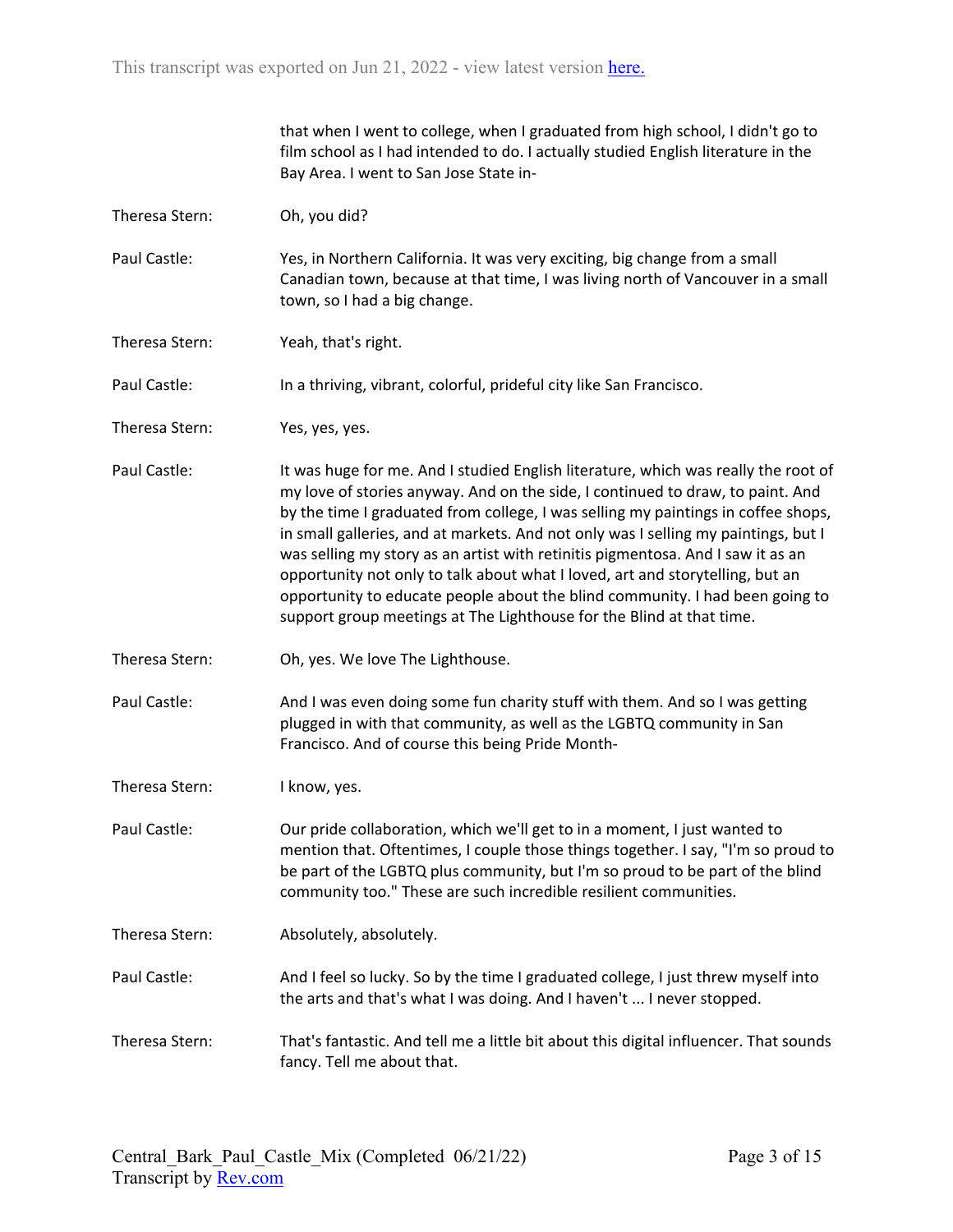| Paul Castle:   | Well, that didn't come about on purpose. With the rise of social media,<br>Instagram, and Facebook and Twitter, and of course, now TikTok, I realized as<br>an artist, as an independent artist, and a small business owner, the best way to<br>find those customers and get the word out is social media. There was a time<br>when artists like me, we had to find gallery representation, and it's a real tough<br>world out there to get that kind of representation. There's a lot of competition,<br>and those places are small. And I realized that I could grow my own audience on<br>social media. And so when I met my husband, Matthew, who's a phenomenal<br>musician, I'm very fortunate, he's a violinist. |
|----------------|-------------------------------------------------------------------------------------------------------------------------------------------------------------------------------------------------------------------------------------------------------------------------------------------------------------------------------------------------------------------------------------------------------------------------------------------------------------------------------------------------------------------------------------------------------------------------------------------------------------------------------------------------------------------------------------------------------------------------|
| Theresa Stern: | Oh, wow. You guys are a talented couple. That's fabulous.                                                                                                                                                                                                                                                                                                                                                                                                                                                                                                                                                                                                                                                               |
| Paul Castle:   | We're artsy. We're artsy.                                                                                                                                                                                                                                                                                                                                                                                                                                                                                                                                                                                                                                                                                               |
| Theresa Stern: | I love it, yep.                                                                                                                                                                                                                                                                                                                                                                                                                                                                                                                                                                                                                                                                                                         |
| Paul Castle:   | He's a classical violinist, so I'm very fortunate I get to hear him practice all day.                                                                                                                                                                                                                                                                                                                                                                                                                                                                                                                                                                                                                                   |
| Theresa Stern: | Yes. Oh, my gosh.                                                                                                                                                                                                                                                                                                                                                                                                                                                                                                                                                                                                                                                                                                       |
| Paul Castle:   | It's one of the beautiful things about our relationship because I say, "Well, I<br>don't need my sight to enjoy this because I can listen to him for the rest of my<br>life."                                                                                                                                                                                                                                                                                                                                                                                                                                                                                                                                           |
| Theresa Stern: | Right. And you met him when he knew how to play, not when he was learning<br>to play the violin.                                                                                                                                                                                                                                                                                                                                                                                                                                                                                                                                                                                                                        |
| Paul Castle:   | Yes.                                                                                                                                                                                                                                                                                                                                                                                                                                                                                                                                                                                                                                                                                                                    |
| Theresa Stern: | Because that's a whole nother acoustic experience.                                                                                                                                                                                                                                                                                                                                                                                                                                                                                                                                                                                                                                                                      |
| Paul Castle:   | He's been playing. I know very well because he's tried to teach me. It's a disaster<br>and we won't go down that road. But he's been playing the violin since the age<br>of three, so he sounds phenomenal. In fact, I met him the same week he was<br>performing on stage with Andrea Bocelli, so that's-                                                                                                                                                                                                                                                                                                                                                                                                              |
| Theresa Stern: | Holy moly. Oh, my gosh.                                                                                                                                                                                                                                                                                                                                                                                                                                                                                                                                                                                                                                                                                                 |
| Paul Castle:   | Yeah, it was so cool. But the two of us, the incredible thing about Matthew is<br>he's so tenacious, he's so type A. He's so disciplined. That's his violin<br>background. He said, "Paul, you need to get organized. You need to start<br>utilizing social media." And so we really threw ourselves into it together and I<br>feel like as a couple, we really discovered how to use the platform. So we have<br>multiple accounts across all of the available social media. We have over half a<br>million followers on our social accounts.                                                                                                                                                                          |
| Theresa Stern: | Wow.                                                                                                                                                                                                                                                                                                                                                                                                                                                                                                                                                                                                                                                                                                                    |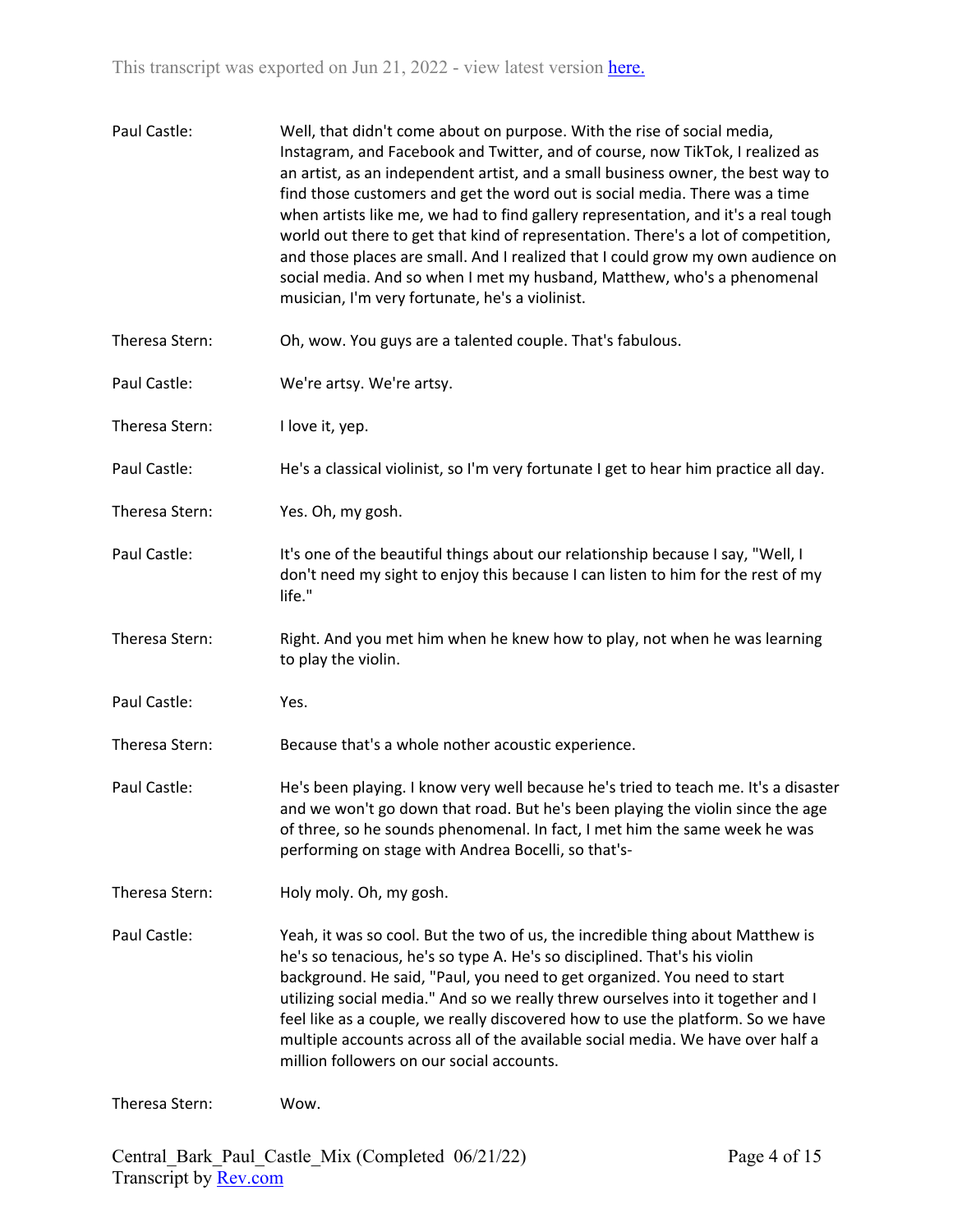| Paul Castle:   | And that's how we drum up the interest. That's how we get people interested in<br>the work that we're producing, but we also use it as an opportunity to talk<br>about healthy gay relationships, and supporting the LGBTQ community. And of<br>course, I use every opportunity to talk about being a person with a visual<br>impairment. I talk about the blind community. And since last October, I mean, I<br>can't talk enough about Guide Dogs for the Blind.     |
|----------------|------------------------------------------------------------------------------------------------------------------------------------------------------------------------------------------------------------------------------------------------------------------------------------------------------------------------------------------------------------------------------------------------------------------------------------------------------------------------|
| Theresa Stern: | That is exactly where my next question was coming.                                                                                                                                                                                                                                                                                                                                                                                                                     |
| Paul Castle:   | I pitched you that segue.                                                                                                                                                                                                                                                                                                                                                                                                                                              |
| Theresa Stern: | You are  Yeah, exactly.                                                                                                                                                                                                                                                                                                                                                                                                                                                |
| Paul Castle:   | I may also have my own podcast, by the way.                                                                                                                                                                                                                                                                                                                                                                                                                            |
| Theresa Stern: | I was going to say. Can you come every week? So yeah, tell me about the<br>decision and sort of your journey to deciding to sort of take this really  It's a<br>big lifestyle leap into sort of sharing your life with a guide dog.                                                                                                                                                                                                                                    |
| Paul Castle:   | Yeah. Well, I've always loved dogs. I grew up with dogs. That's an important first<br>thing. I think it's important that you love animals. You know? But about 10 years<br>ago, my sight, RP, retinitis pigmentosa, being degenerative, there comes a point<br>when you have to make a decision to start using a mobility aid. And of course,<br>that was the white cane. And so I put it off longer than I should've. And I think<br>that's the story for many of us. |
| Theresa Stern: | For everybody, yes.                                                                                                                                                                                                                                                                                                                                                                                                                                                    |
| Paul Castle:   | Yeah. I think I tripped over enough small children and dogs, and fell off enough<br>curbs.                                                                                                                                                                                                                                                                                                                                                                             |
| Theresa Stern: | Yeah. I hear you.                                                                                                                                                                                                                                                                                                                                                                                                                                                      |
| Paul Castle:   | That I finally said, "Paul, let's stop hurting these small children and dogs, and<br>making a fool of yourself."                                                                                                                                                                                                                                                                                                                                                       |
| Theresa Stern: | Right.                                                                                                                                                                                                                                                                                                                                                                                                                                                                 |
| Paul Castle:   | And I called the  I was living in Canada at the time, so I called The Canadian<br>National Institute for the Blind, the CNIB, and started working with them. They<br>were wonderful. They got me my first cane, and I started using my cane, and it<br>was life changing, life changing. It truly was. It gave me an independence I didn't<br>have before.                                                                                                             |
| Theresa Stern: | Well, it's funny because we think about, oh, if I'm using my cane, I'm going to<br>stand out and I'll be embarrassing. But you know what, all the tripping over<br>stairs-                                                                                                                                                                                                                                                                                             |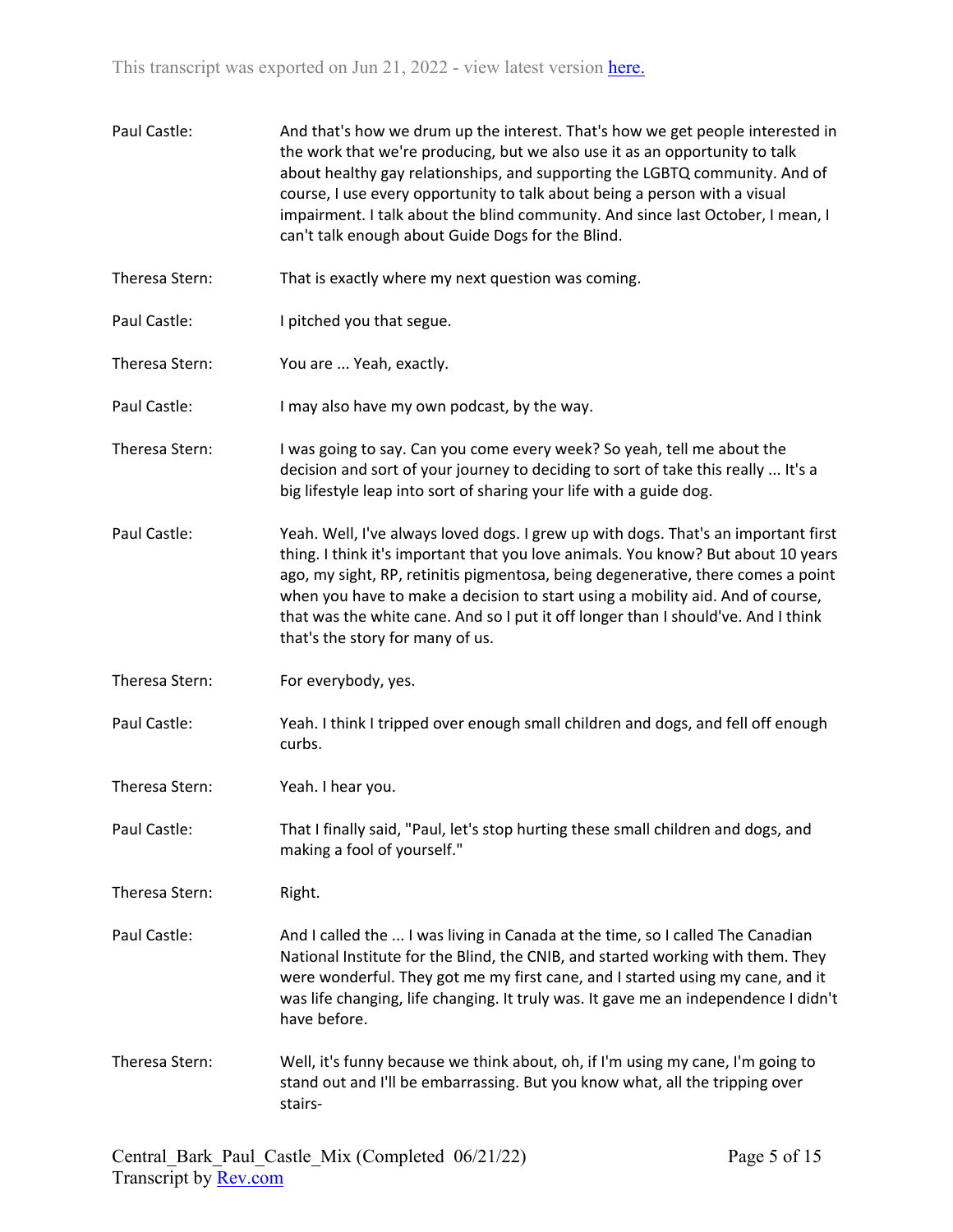| Paul Castle:   | It's way more embarrassing.                                                                                                                                                                                                                                                                                                                                                                                                                  |
|----------------|----------------------------------------------------------------------------------------------------------------------------------------------------------------------------------------------------------------------------------------------------------------------------------------------------------------------------------------------------------------------------------------------------------------------------------------------|
| Theresa Stern: | Exactly. That was finally my come to it moment. So yeah, I could totally relate.<br>Yes.                                                                                                                                                                                                                                                                                                                                                     |
| Paul Castle:   | Theresa, that is such a good point. I haven't actually pointed that out to<br>anybody yet, but that is such-                                                                                                                                                                                                                                                                                                                                 |
| Theresa Stern: | Which is less embarrassing?                                                                                                                                                                                                                                                                                                                                                                                                                  |
| Paul Castle:   | Yes. So it was a big, big change. But I mean, I love the freedom it gave me, and I<br>used that for several years. But it's not perfect. Sometimes we are whacking<br>things. Even, occasionally I say it impales you if it gets caught on a crack, it<br>comes right back into your stomach or elsewhere.                                                                                                                                   |
| Theresa Stern: | Yes, yes. Exactly, yes.                                                                                                                                                                                                                                                                                                                                                                                                                      |
| Paul Castle:   | And that's not fun.                                                                                                                                                                                                                                                                                                                                                                                                                          |
| Theresa Stern: | No.                                                                                                                                                                                                                                                                                                                                                                                                                                          |
| Paul Castle:   | And the thing is, I live in Seattle, downtown Seattle. And even at night, where<br>my vision is completely gone, no low light vision, I really didn't feel confident<br>leaving my house even with my cane on my own in a busy city. Obviously, one<br>can do that.                                                                                                                                                                          |
| Theresa Stern: | Oh, yeah. And a lot of people do.                                                                                                                                                                                                                                                                                                                                                                                                            |
| Paul Castle:   | And a lot of people do. But I was wary of it because just some fears around it, to<br>be honest.                                                                                                                                                                                                                                                                                                                                             |
| Theresa Stern: | For sure. Yeah, yeah.                                                                                                                                                                                                                                                                                                                                                                                                                        |
| Paul Castle:   | And half the year, that's fine when the days are long. But when it's winter and<br>it's dark at 4:30, you start to feel kind of cooped up.                                                                                                                                                                                                                                                                                                   |
| Theresa Stern: | Yeah, for sure.                                                                                                                                                                                                                                                                                                                                                                                                                              |
| Paul Castle:   | And that could be in part due to the progression of my eye disease. I'm down to<br>less than 10% of my visual field, and so there's an adjustment that comes with<br>that, so losing my sight and then having that fear just sort of for me intensified.<br>And that's when my husband, Matthew, said, "Paul, what about that next step?<br>We've always talked about if we were ever to get a dog, it would be you getting<br>a guide dog." |
| Theresa Stern: | Yeah, yeah, yeah.                                                                                                                                                                                                                                                                                                                                                                                                                            |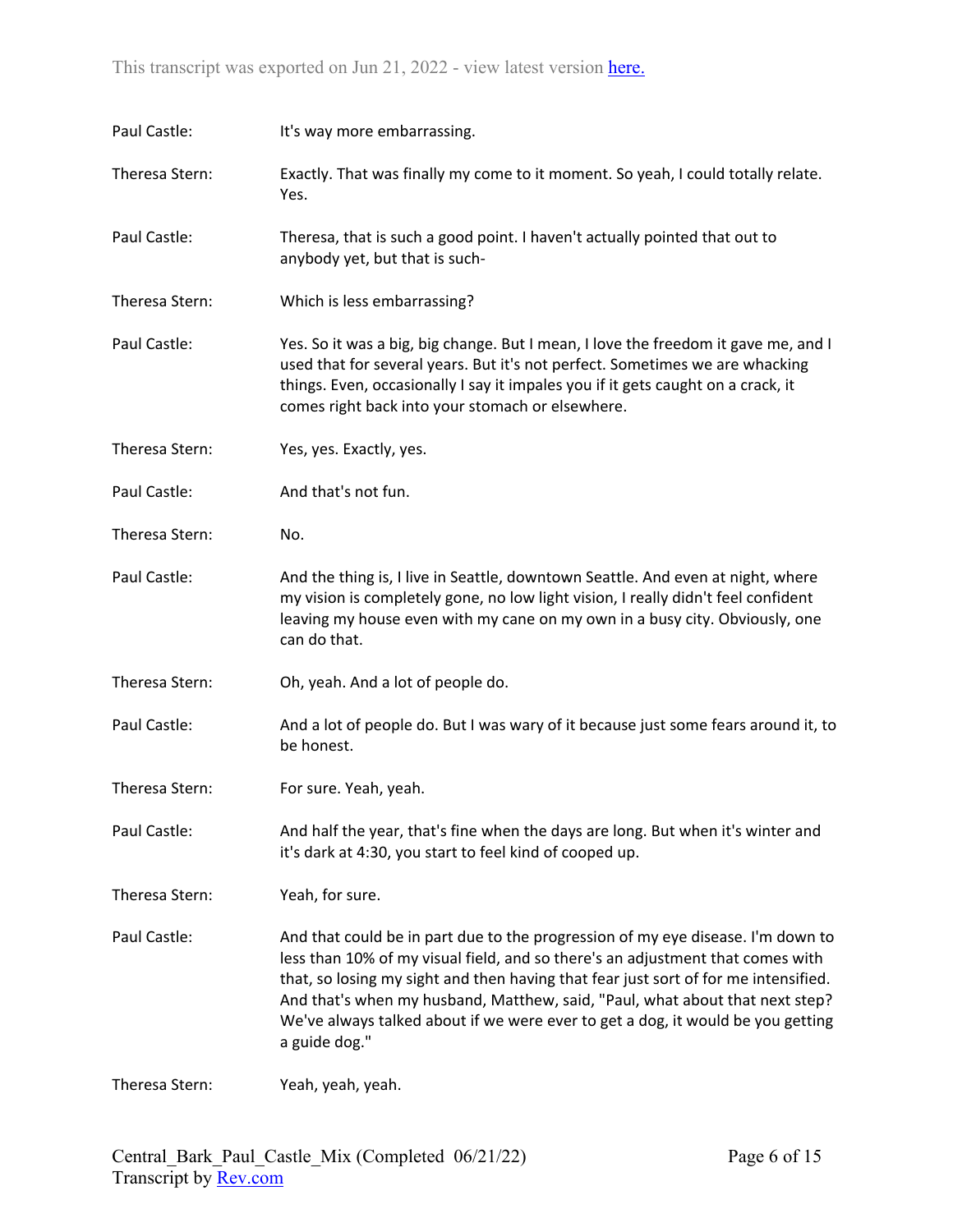| Paul Castle:   | And so I said, "Let's do it. This feels right. Where do I begin?" I said, "Well, let's<br>go online. Let's Google it." So we did, and I'll be honest, we went to a couple of<br>different websites, and I was just navigating on my own. And I couldn't even find<br>the application page. I didn't know where to  I couldn't navigate. How do I sign<br>up for this? Until I stumbled across Guide Dogs for the Blind. |
|----------------|-------------------------------------------------------------------------------------------------------------------------------------------------------------------------------------------------------------------------------------------------------------------------------------------------------------------------------------------------------------------------------------------------------------------------|
| Theresa Stern: | Yay.                                                                                                                                                                                                                                                                                                                                                                                                                    |
| Paul Castle:   | Life changing moment, light bulb moment.                                                                                                                                                                                                                                                                                                                                                                                |
| Theresa Stern: | Good.                                                                                                                                                                                                                                                                                                                                                                                                                   |
| Paul Castle:   | It's like a revelation. You guys have outfitted the website. It's with the visually<br>impaired person in mind to a T. I mean, it was like my eyes relaxed. I was like, "I<br>can do this on my own."                                                                                                                                                                                                                   |
| Theresa Stern: | [inaudible 00:13:34] search around, yeah, yeah, yeah.                                                                                                                                                                                                                                                                                                                                                                   |
| Paul Castle:   | I was like, "Oh, here's where I apply. Oh, here." I did the whole application<br>process on my own, filled out the whole form on my own. By the way, that's<br>never happened. Matthew always has to sit with me.                                                                                                                                                                                                       |
| Theresa Stern: | There's always one thing that you can't get to. I can totally relate to that.                                                                                                                                                                                                                                                                                                                                           |
| Paul Castle:   | I know. But it happened, I did it.                                                                                                                                                                                                                                                                                                                                                                                      |
| Theresa Stern: | That's amazing.                                                                                                                                                                                                                                                                                                                                                                                                         |
| Paul Castle:   | And within a couple of weeks, I was on the phone with you guys and we were<br>just moving things along to the next part of the interview. And it was during the<br>pandemic, so a lot of it was over Zoom.                                                                                                                                                                                                              |
| Theresa Stern: | Yeah, that's right. Huh? Oh, my gosh. So you came in. And tell me about your<br>dog and what it was like to meet your dog.                                                                                                                                                                                                                                                                                              |
| Paul Castle:   | It was truly magical. It was just so magical. First of all, just the experience of<br>going down to the Oregon campus. It was in October, so all the leaves, it was<br>autumn.                                                                                                                                                                                                                                          |
| Theresa Stern: | It's so beautiful there.                                                                                                                                                                                                                                                                                                                                                                                                |
| Paul Castle:   | So beautiful.                                                                                                                                                                                                                                                                                                                                                                                                           |
| Theresa Stern: | The colors, yeah, yeah, yeah.                                                                                                                                                                                                                                                                                                                                                                                           |
| Paul Castle:   | And everyone was just so kind, the staff at Guide Dogs for the Blind, and just an<br>incredibly passionate staff of people from the nurses, to the RAs, to the                                                                                                                                                                                                                                                          |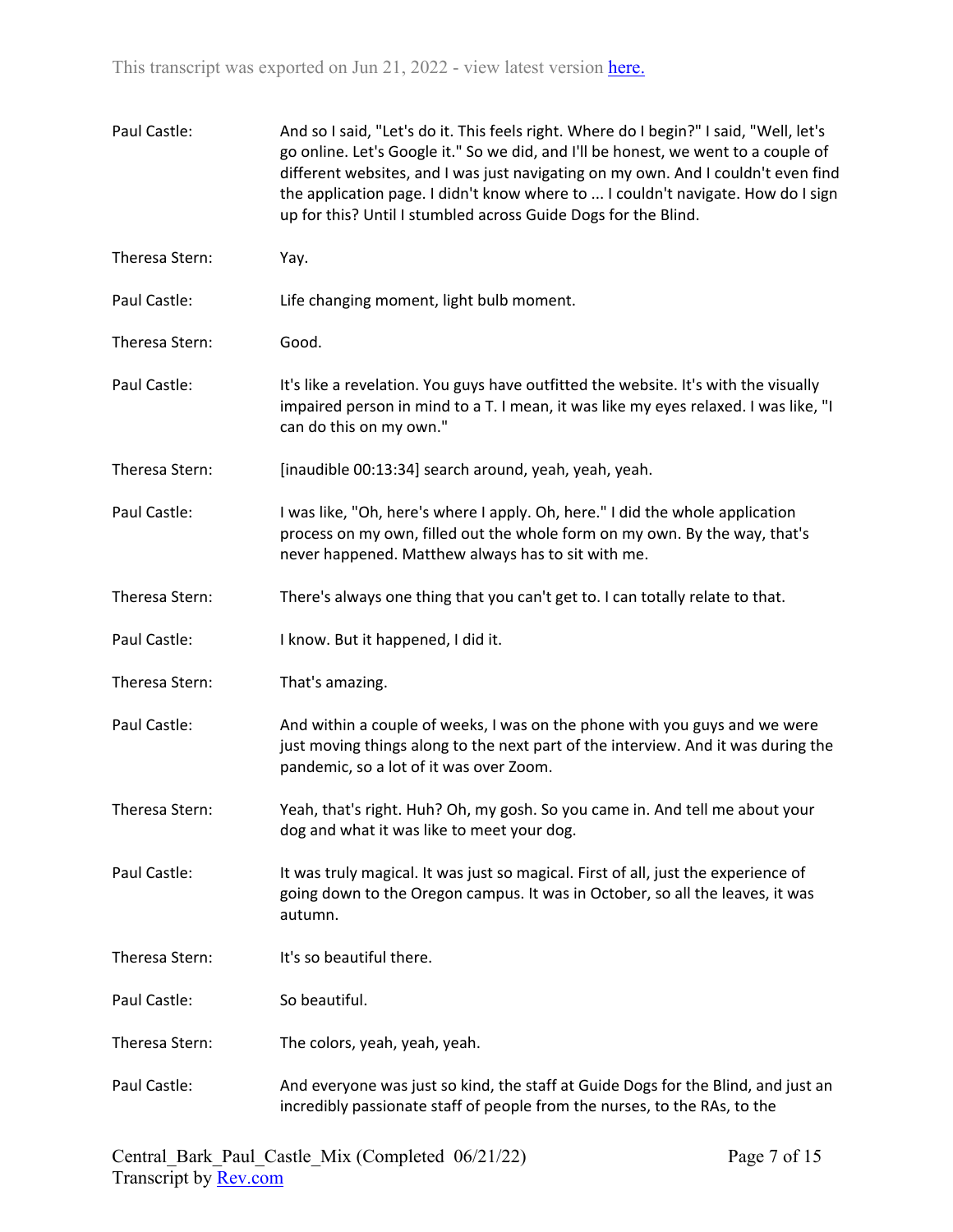|                | instructors, and the trainers, and every single person. The chef, oh my God. Can<br>we talk about the food?                                                                                                                                                                                                                                                                                                                                                                                                                                                                                                              |
|----------------|--------------------------------------------------------------------------------------------------------------------------------------------------------------------------------------------------------------------------------------------------------------------------------------------------------------------------------------------------------------------------------------------------------------------------------------------------------------------------------------------------------------------------------------------------------------------------------------------------------------------------|
| Theresa Stern: | I know, the food, hello. Yes.                                                                                                                                                                                                                                                                                                                                                                                                                                                                                                                                                                                            |
| Paul Castle:   | Shout out to Katherine in the kitchen. I loved that. She was phenomenal. I<br>mean, I was treated-                                                                                                                                                                                                                                                                                                                                                                                                                                                                                                                       |
| Theresa Stern: | Did you try her cashew dressing?                                                                                                                                                                                                                                                                                                                                                                                                                                                                                                                                                                                         |
| Paul Castle:   | Oh, I left with the recipe.                                                                                                                                                                                                                                                                                                                                                                                                                                                                                                                                                                                              |
| Theresa Stern: | Oh, God. That's so good.                                                                                                                                                                                                                                                                                                                                                                                                                                                                                                                                                                                                 |
| Paul Castle:   | Yeah. I made it. It's not quite at Katherine's level, but I'll work on it. Yeah, yeah,<br>that cashew dressing. So everything about the experience, I felt like we were<br>just treated like kings. It was just an incredible retreat. But boy, was it a lot of<br>work too, right? It's not like it's easy street. You're there to learn a lot in two<br>weeks.                                                                                                                                                                                                                                                         |
| Theresa Stern: | Yeah. It's a lot. Yeah.                                                                                                                                                                                                                                                                                                                                                                                                                                                                                                                                                                                                  |
| Paul Castle:   | I was so nervous before meeting my dog though. Can you imagine? So the next<br>day, it's called dog day, and I actually asked my trainer, who I met prior, of<br>course, the day before when we did all the testing with Juno. If our listeners<br>don't know what Juno is, that's sort of a prop dog that you learn on first before<br>you start with the real thing. It's important to know the basics.                                                                                                                                                                                                                |
| Theresa Stern: | Right. So the dog will have a little respect for you when they meet you, not<br>completely a novice. Yeah.                                                                                                                                                                                                                                                                                                                                                                                                                                                                                                               |
| Paul Castle:   | Yeah. So I asked Kai, my trainer. I said, "Do you mind if I set up my camera and<br>film my first meeting with my dog?" Because I wanted to send it home to my<br>husband, I wanted him to see it. And I wanted a keepsake. So I propped up my<br>camera in some corner of the room, and Kai opened the door, and my dog<br>comes bounding towards me, jumped up onto my lap. I mean, what a beautiful<br>My first thought was, "He is so soft." He's so soft. He was so soft and cuddly<br>and sweet. And a funny story is Kai said, "Surprise, it's me and friend," because<br>she didn't want to reveal his name yet. |
| Theresa Stern: | Oh, she didn't tell you the name yet.                                                                                                                                                                                                                                                                                                                                                                                                                                                                                                                                                                                    |
| Paul Castle:   | She said, "Me and friend," because that's a big thing, we don't know the name.                                                                                                                                                                                                                                                                                                                                                                                                                                                                                                                                           |
| Theresa Stern: | It's a really big thing, yes.                                                                                                                                                                                                                                                                                                                                                                                                                                                                                                                                                                                            |
| Paul Castle:   | It's a guessing game. Right?                                                                                                                                                                                                                                                                                                                                                                                                                                                                                                                                                                                             |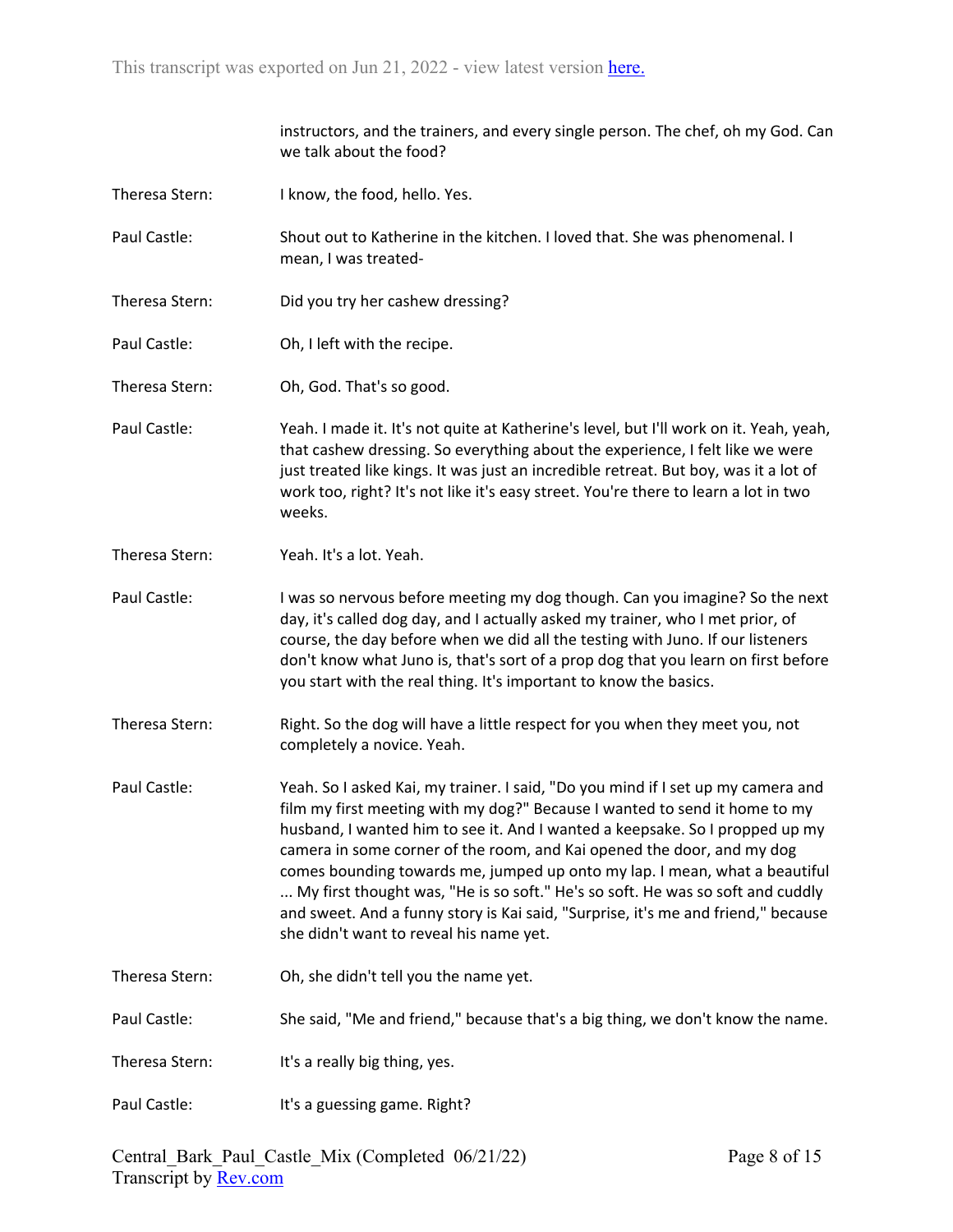| Theresa Stern: | Yes.                                                                                                                                              |
|----------------|---------------------------------------------------------------------------------------------------------------------------------------------------|
| Paul Castle:   | What's it's going to be?                                                                                                                          |
| Theresa Stern: | Yes.                                                                                                                                              |
| Paul Castle:   | So she said, "It's me and friend." And I thought she said, "Fred," so for about a<br>minute, I swore my new guide dog was named Fred. I had Fred- |
| Theresa Stern: | Which would be adorable.                                                                                                                          |
| Paul Castle:   | Adorable name, I love it. Actually, it's now his middle name, by the way.                                                                         |
| Theresa Stern: | I love that. Okay. Good, good, good.                                                                                                              |
| Paul Castle:   | And moments later, I learned that his name was Maple.                                                                                             |
| Theresa Stern: | Maple.                                                                                                                                            |
| Paul Castle:   | And the coolest thing about that, as you remember from the beginning of our<br>conversation, I'm from Canada, and the maple leaf-                 |
| Theresa Stern: | Yes, maple syrup, maple leaf, all of it.                                                                                                          |
| Paul Castle:   | It's on our flag.                                                                                                                                 |
| Theresa Stern: | It is, it is.                                                                                                                                     |
| Paul Castle:   | It's kind of a big deal.                                                                                                                          |
| Theresa Stern: | It's your hockey teams and everything.                                                                                                            |
| Paul Castle:   | Maple leaves, yes.                                                                                                                                |
| Theresa Stern: | Yeah.                                                                                                                                             |
| Paul Castle:   | So I was like, "Boys, did they plan this?"                                                                                                        |
| Theresa Stern: | Isn't that weird?                                                                                                                                 |
| Paul Castle:   | Nope. They didn't.                                                                                                                                |
| Theresa Stern: | No. They don't. It just turns out it's the magic part.                                                                                            |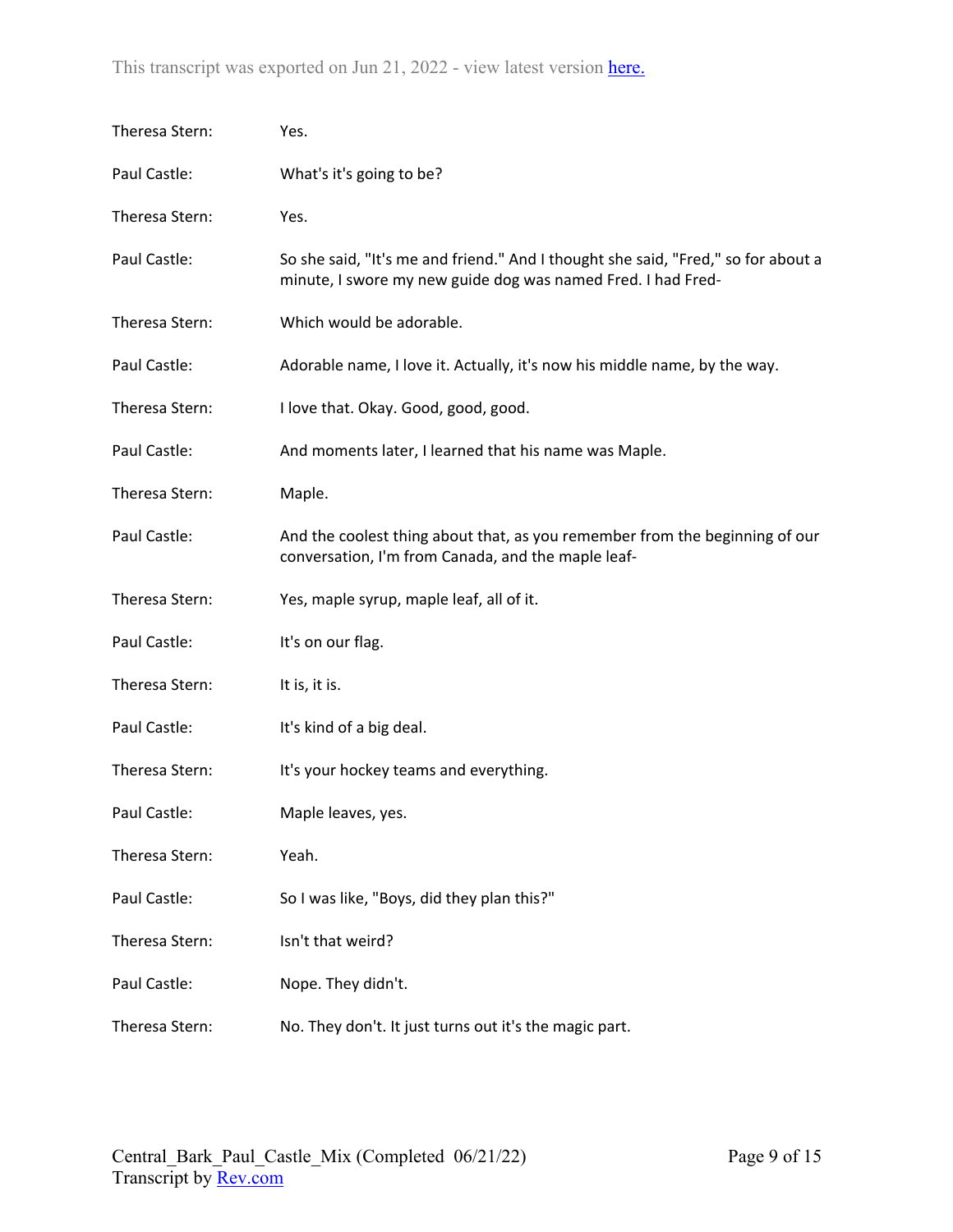| Paul Castle:   | Yep. It's the magic part. It's the magic part. I'll throw you another little bit of<br>magic that really struck me. So one of our followers, shortly after Guide Dogs for<br>the Blind, I posted that TikTok video and it went viral.                                                      |
|----------------|--------------------------------------------------------------------------------------------------------------------------------------------------------------------------------------------------------------------------------------------------------------------------------------------|
| Theresa Stern: | Oh, I bet it did.                                                                                                                                                                                                                                                                          |
| Paul Castle:   | I posted the video to TikTok. Yeah, it got several millions views.                                                                                                                                                                                                                         |
| Theresa Stern: | Oh, my gosh. Made everybody's day, I'm sure.                                                                                                                                                                                                                                               |
| Paul Castle:   | And one person pointed out, well, Maple is just a mashup of Matthew and Paul,<br>my husband's name and my name.                                                                                                                                                                            |
| Theresa Stern: | I hadn't thought of that. Oh, my gosh. People are so clever. That's awesome.                                                                                                                                                                                                               |
| Paul Castle:   | So clever. Right?                                                                                                                                                                                                                                                                          |
| Theresa Stern: | Yes.                                                                                                                                                                                                                                                                                       |
| Paul Castle:   | It's just one of those things. It's just one of those little serendipitous touches.<br>But needless to say, it was an instant bond with my dog. And the next two<br>weeks was just an incredible experience. As soon as we hit the road together,<br>the sidewalk, we weren't on the road. |
| Theresa Stern: | I hope not.                                                                                                                                                                                                                                                                                |
| Paul Castle:   | I thought, "This is amazing. This is incredible." My arm, sometimes it would ache<br>a little with the cane, even the elbow. You know what I'm talking about?                                                                                                                              |
| Theresa Stern: | Yeah, I do.                                                                                                                                                                                                                                                                                |
| Paul Castle:   | Going across us. We were just gliding along so smoothly. I started to walk more<br>confidently.                                                                                                                                                                                            |
| Theresa Stern: | Yes, yeah.                                                                                                                                                                                                                                                                                 |
| Paul Castle:   | And I started to just hold my head up higher too, and my shoulder back, and I<br>just felt cool. I'm just going to tell you right now, Theresa, I felt cool.                                                                                                                               |
| Theresa Stern: | You felt cool.                                                                                                                                                                                                                                                                             |
| Paul Castle:   | That's something I can't claim I ever felt with my cane all the time.                                                                                                                                                                                                                      |
| Theresa Stern: | No, that's true.                                                                                                                                                                                                                                                                           |
| Paul Castle:   | I tried to look cool, but I truly felt cool with my dog.                                                                                                                                                                                                                                   |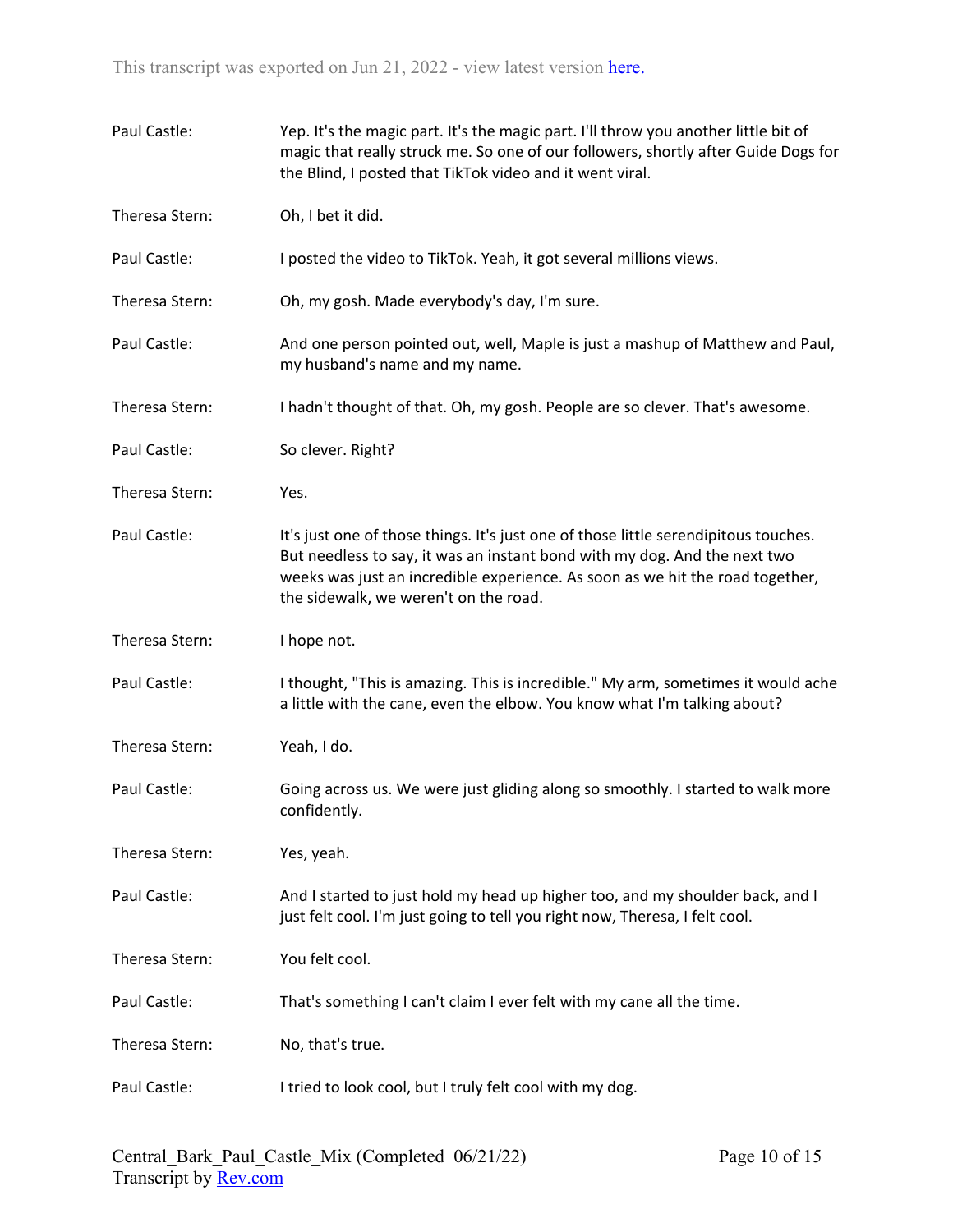| Theresa Stern: | With your Maple Man.                                                                                                                                                                                                                                                                                                                                                                                                                              |
|----------------|---------------------------------------------------------------------------------------------------------------------------------------------------------------------------------------------------------------------------------------------------------------------------------------------------------------------------------------------------------------------------------------------------------------------------------------------------|
| Paul Castle:   | With my Maple Man, I call him that too. That's really funny. Well, we call him<br>Mr. Maple.                                                                                                                                                                                                                                                                                                                                                      |
| Theresa Stern: | Mr. Maple. Oh, I love it. And what did Matthew think when he first met?<br>Because it's really a family project in some ways because everybody's living<br>together, yep.                                                                                                                                                                                                                                                                         |
| Paul Castle:   | Absolutely. He just fell in love instantly. I mean, Maple's the friendliest, most<br>gentle soul you'd ever encounter. I would love for you to meet him someday,<br>Theresa.                                                                                                                                                                                                                                                                      |
| Theresa Stern: | I want to. I want to now that we can travel again.                                                                                                                                                                                                                                                                                                                                                                                                |
| Paul Castle:   | Yes, I know.                                                                                                                                                                                                                                                                                                                                                                                                                                      |
| Theresa Stern: | Yes.                                                                                                                                                                                                                                                                                                                                                                                                                                              |
| Paul Castle:   | He's so special. He's so special, so it was just instant love and connection. And<br>that's one thing I never really considered or anticipated, was the family bond<br>that I would feel. Matthew and I, we don't have kids. We hope to someday, but<br>we don't, and this was one of those moments where we just felt like a family.<br>We do things as a family. And the beautiful thing about a guide dog is they come<br>everywhere with you. |
| Theresa Stern: | They do.                                                                                                                                                                                                                                                                                                                                                                                                                                          |
| Paul Castle:   | We went to Cirque du Soleil with Maple.                                                                                                                                                                                                                                                                                                                                                                                                           |
| Theresa Stern: | You did. Oh, my gosh. I wonder who got more attention, Maple or the acrobats.                                                                                                                                                                                                                                                                                                                                                                     |
| Paul Castle:   | Or the performers. Maple was loved by all, trust me.                                                                                                                                                                                                                                                                                                                                                                                              |
| Theresa Stern: | I'm sure.                                                                                                                                                                                                                                                                                                                                                                                                                                         |
| Paul Castle:   | And we go out, we go to restaurants, we travel. We're going to Canada next<br>week. And we just do everything as a family, and it's just a beautiful thing. It was<br>a deeper love and connection than I ever, ever imagined. I knew we would have<br>that companionship of course, and I love pets. But this is more than that.                                                                                                                 |
| Theresa Stern: | It is.                                                                                                                                                                                                                                                                                                                                                                                                                                            |
| Paul Castle:   | It's truly more than that.                                                                                                                                                                                                                                                                                                                                                                                                                        |
| Theresa Stern: | Yeah. And until you experience it, it's hard sort of to explain to people.                                                                                                                                                                                                                                                                                                                                                                        |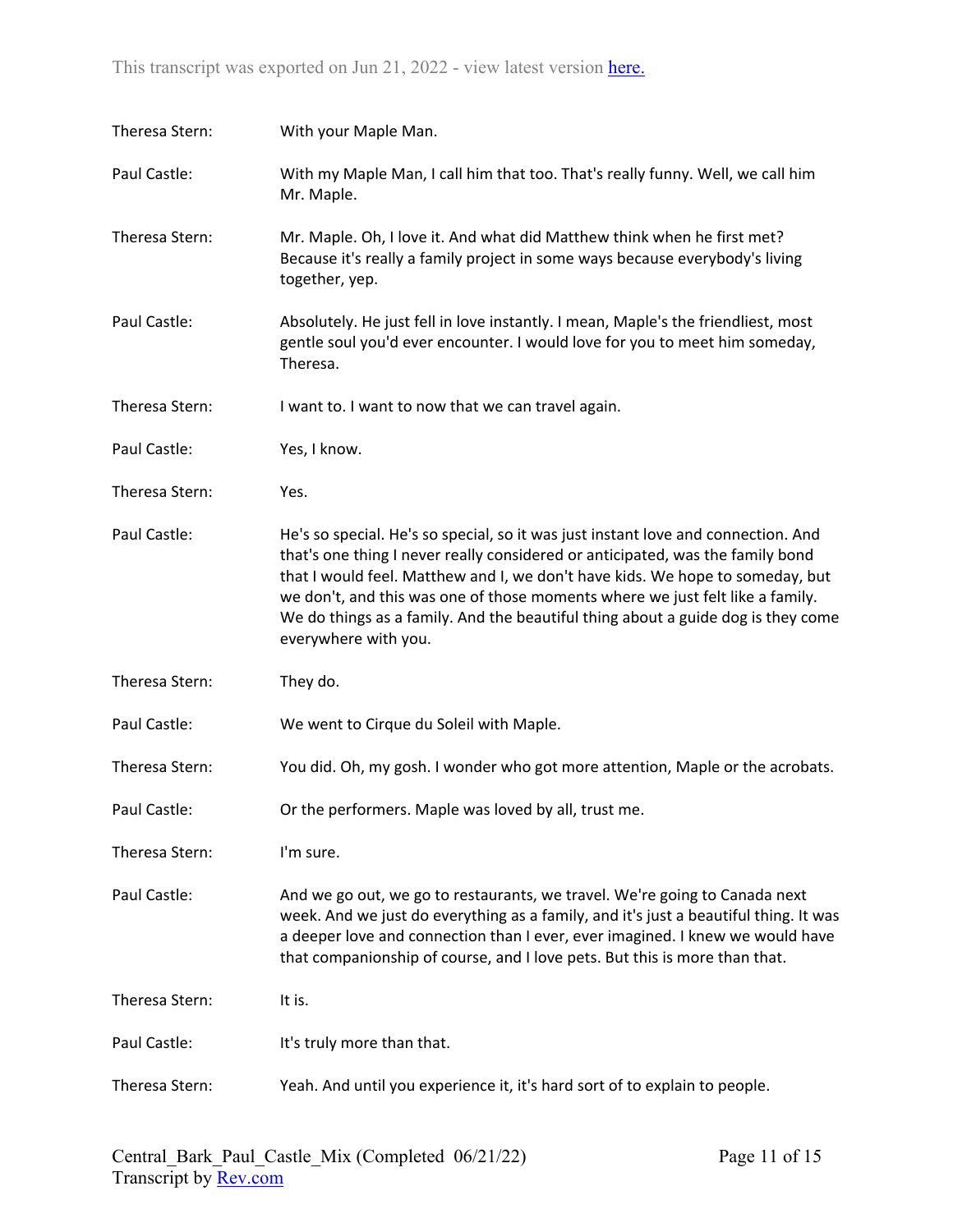| Paul Castle:   | It really is, yeah.                                                                                                                                                                                                                                                                                                                                                                                                                                                                                                                                                                                       |
|----------------|-----------------------------------------------------------------------------------------------------------------------------------------------------------------------------------------------------------------------------------------------------------------------------------------------------------------------------------------------------------------------------------------------------------------------------------------------------------------------------------------------------------------------------------------------------------------------------------------------------------|
| Theresa Stern: | So very cool. So I am just so thrilled that you came to Guide Dogs for the Blind<br>and got connected with Maple and got connected with this amazing Guide Dogs<br>for the Blind community. And so thrilled, and I'm waiting in line to get my pride<br>shirt, so tell me a little bit about this collaboration that you did with our<br>marketing department.                                                                                                                                                                                                                                            |
| Paul Castle:   | Yes. Well, as you know and as I've said a couple of times already, I'm a visual<br>artist. And that's really moved into illustration, so I illustrate. And I've actually<br>just released my first children's book, and that's really where my passion is now.                                                                                                                                                                                                                                                                                                                                            |
| Theresa Stern: | Fantastic.                                                                                                                                                                                                                                                                                                                                                                                                                                                                                                                                                                                                |
| Paul Castle:   | Yes.                                                                                                                                                                                                                                                                                                                                                                                                                                                                                                                                                                                                      |
| Theresa Stern: | Tell us about that. Plug your book.                                                                                                                                                                                                                                                                                                                                                                                                                                                                                                                                                                       |
| Paul Castle:   | Sure. Well, my book is actually called The Pengrooms, and it's about two<br>penguins who get married. It's actually based on [inaudible 00:21:33] mine and<br>my husband's wedding invitations. Matthew told me, "Please draw something<br>on our wedding invitations." I drew two little penguins with rainbow colored<br>bow ties and we called them The Pengrooms.                                                                                                                                                                                                                                     |
| Theresa Stern: | That's so creative. I love it.                                                                                                                                                                                                                                                                                                                                                                                                                                                                                                                                                                            |
| Paul Castle:   | Well, it became so popular amongst our followers and our fans that I kick<br>started the projected as a children's book a couple years ago. We just released<br>the book. And it's just a sweet story about these penguins and these other sort<br>of colorful animal weddings that show different representation again of the<br>LGBTQ community.                                                                                                                                                                                                                                                        |
| Theresa Stern: | Very inclusive of everyone, yeah.                                                                                                                                                                                                                                                                                                                                                                                                                                                                                                                                                                         |
| Paul Castle:   | Very inclusive, yeah, so that's super cool. And so Guide Dogs for the Blind knew<br>this about me, that I love creating art. And they said, "Hey, would you be<br>interested in creating the pride design for our T-shirt this June?" And of course, I<br>couldn't have said yes fast enough. So incredibly honored and truly a dream,<br>combining these two things that I'm so passionate about. As I've told you, the<br>LGBTQ plus community and the blind community, never have I had the chance<br>to do something for both at once like this. I mean, it's truly the confluence of my<br>passions. |
| Theresa Stern: | I was going to say it's sort of that full circle story. Right?                                                                                                                                                                                                                                                                                                                                                                                                                                                                                                                                            |
| Paul Castle:   | Oh, completely.                                                                                                                                                                                                                                                                                                                                                                                                                                                                                                                                                                                           |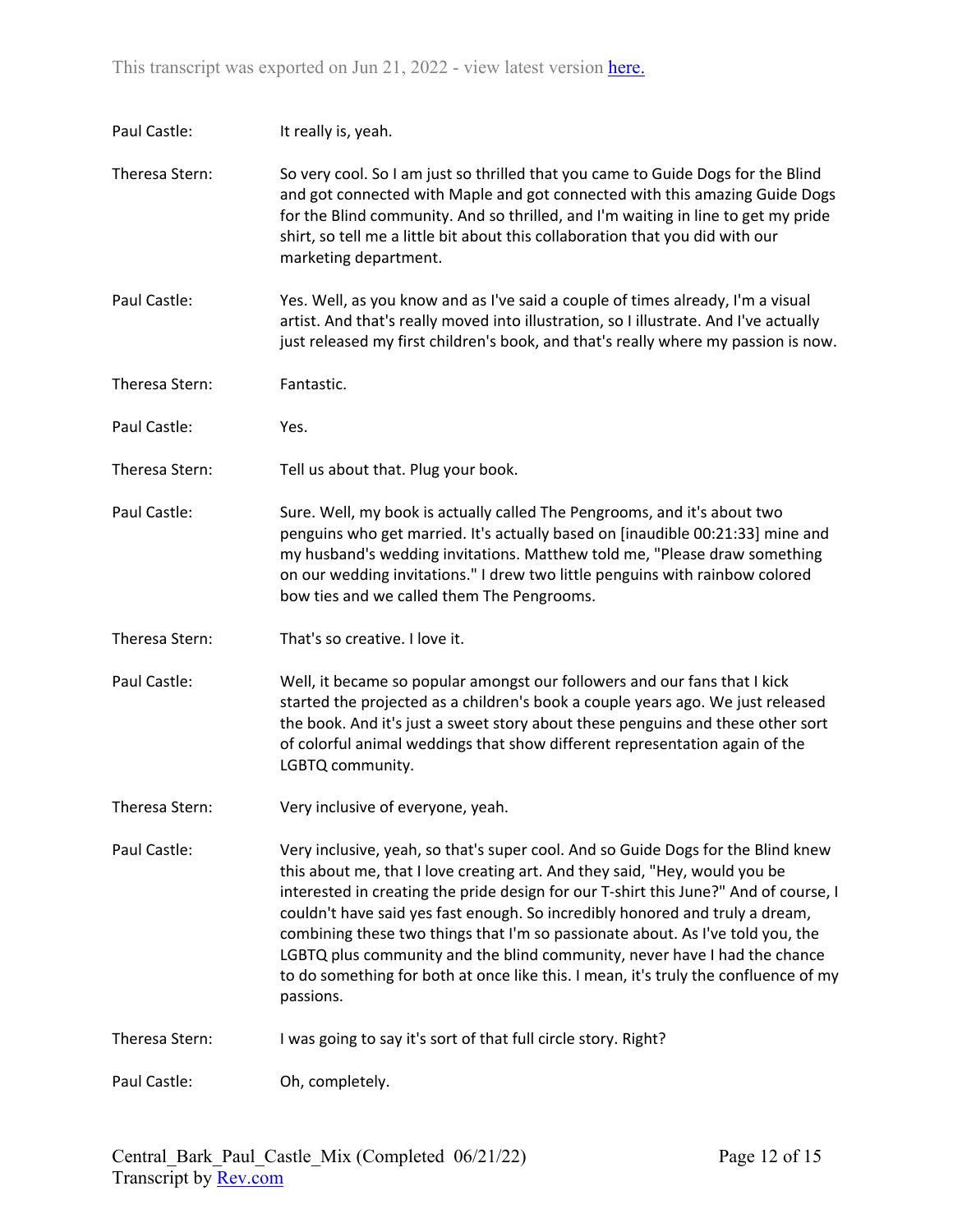| Theresa Stern: | Now you tell stories and this is the whole story. I love that.                                                                                                                                                                                                                                                                                                                                                                                                                                                                                                      |
|----------------|---------------------------------------------------------------------------------------------------------------------------------------------------------------------------------------------------------------------------------------------------------------------------------------------------------------------------------------------------------------------------------------------------------------------------------------------------------------------------------------------------------------------------------------------------------------------|
| Paul Castle:   | Yes, yes, yes.                                                                                                                                                                                                                                                                                                                                                                                                                                                                                                                                                      |
| Theresa Stern: | Tell me what the T-shirt looks like. I have not seen it yet.                                                                                                                                                                                                                                                                                                                                                                                                                                                                                                        |
| Paul Castle:   | Oh, I'm so excited for you to see it, Theresa. I can't wait. I've already seen the<br>mock up of the T-shirts. It's going to be so exciting to start wearing them around<br>and talking about them. And we get to talk about them right here. Well, we talk<br>about many different ideas and images. Of course, we knew from the start we<br>wanted all of those rainbow colors in there, all of the inclusive colors as well.                                                                                                                                     |
| Theresa Stern: | Yes, yes.                                                                                                                                                                                                                                                                                                                                                                                                                                                                                                                                                           |
| Paul Castle:   | So that's a very colorful design. And we discussed: Would it just be dogs? Would<br>it be humans and dogs? When discussing it, we decided we really wanted to<br>show handlers and their dogs together, and so the image is three characters,<br>and they each have a dog. One is, there's a black lab, a yellow lab puppy in<br>training, so we represent the puppy raisers as well.                                                                                                                                                                               |
| Theresa Stern: | Puppy raisers, awesome.                                                                                                                                                                                                                                                                                                                                                                                                                                                                                                                                             |
| Paul Castle:   | Because that's such an incredible part of the Guide Dogs for the Blind<br>community.                                                                                                                                                                                                                                                                                                                                                                                                                                                                                |
| Theresa Stern: | The heart of it, really.                                                                                                                                                                                                                                                                                                                                                                                                                                                                                                                                            |
| Paul Castle:   | That's right. I couldn't leave them out, so they're represented there too. And we<br>have a beautiful golden retriever in harness as well. So it's all represented. And<br>the characters themselves are wearing the LGBT colors. We have a scarf. One<br>character's hair is actually dyed in the trans pink and blue colors. And then a T-<br>shirt is all in the rainbow colors. And I think you're just going to love it. When I<br>created this design, I just suddenly saw a story unfold before me. I thought,<br>"These characters need a children's book." |
| Theresa Stern: | I was thinking the same thing. Yeah, yeah. Well, now I'm even more eager to get<br>in line first to get one, so that's fantastic. Oh, my gosh.                                                                                                                                                                                                                                                                                                                                                                                                                      |
| Paul Castle:   | Yeah. I'm so excited about it. I feel like I'm sitting on a little secret because of<br>course I haven't told anybody about it yet, so as soon as we're ready. You know?                                                                                                                                                                                                                                                                                                                                                                                            |
| Theresa Stern: | I know. Let it drop.                                                                                                                                                                                                                                                                                                                                                                                                                                                                                                                                                |
| Paul Castle:   | I just hope they made enough because I know people are going to be clamoring<br>for these.                                                                                                                                                                                                                                                                                                                                                                                                                                                                          |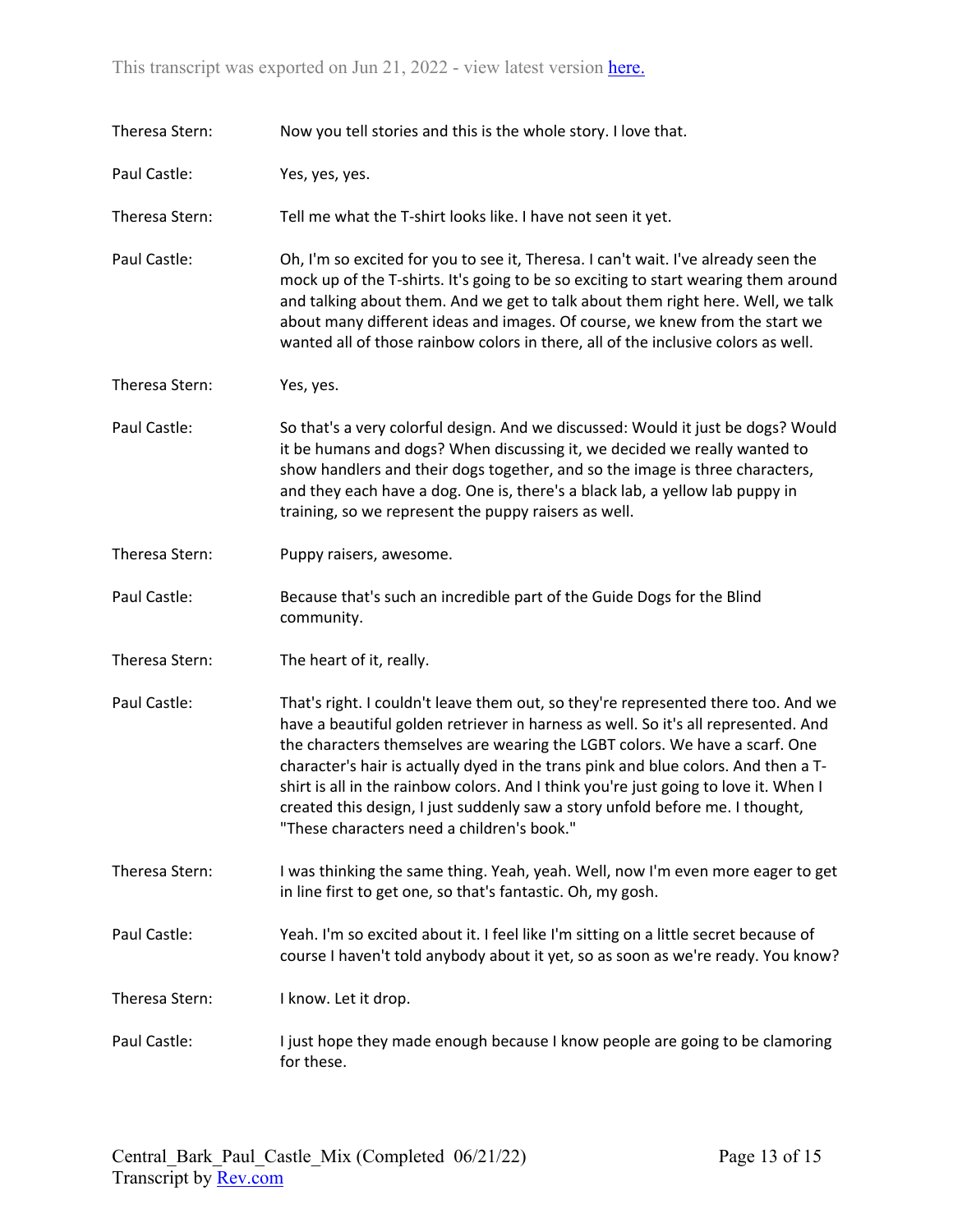| Theresa Stern: | That's what happens. Exactly, because I have been left out before when<br>something big drops, so I'm like-                                                                                                                                                                                                                                                                                                                                                                                                                         |
|----------------|-------------------------------------------------------------------------------------------------------------------------------------------------------------------------------------------------------------------------------------------------------------------------------------------------------------------------------------------------------------------------------------------------------------------------------------------------------------------------------------------------------------------------------------|
| Paul Castle:   | Not you, Theresa.                                                                                                                                                                                                                                                                                                                                                                                                                                                                                                                   |
| Theresa Stern: | No, it's true. It's true.                                                                                                                                                                                                                                                                                                                                                                                                                                                                                                           |
| Paul Castle:   | Oh, goodness.                                                                                                                                                                                                                                                                                                                                                                                                                                                                                                                       |
| Theresa Stern: | So yeah, yeah. Or they'll have an extra, extra small and a 12X or whatever. Okay,<br>well, that's not really going to work for me.                                                                                                                                                                                                                                                                                                                                                                                                  |
| Paul Castle:   | That's not going to work. Yeah, maybe a bedtime shirt or something, I don't<br>know, one of those blankets that are also a shirt.                                                                                                                                                                                                                                                                                                                                                                                                   |
| Theresa Stern: | Yeah. Actually, that could work too. But this year I am getting one. I am bound<br>to get one. Well, very cool. I so appreciate you sharing your talents with the<br>whole community. I mean, I think that's just again, I am always amazed talking<br>to people that are involved with Guide Dogs for the Blind. It's just this web of<br>how we're all connected and how we can all support each other. And this is I<br>just think a really beautiful example of that. So thank you so much for sharing<br>your talents with us. |
| Paul Castle:   | Oh, thank you. My pleasure, my honor, truly. I feel so fortunate. Thank you,<br>Theresa.                                                                                                                                                                                                                                                                                                                                                                                                                                            |
| Theresa Stern: | Gosh, well, I feel so fortunate that I got a chance to get to know you a little<br>better today, Paul. And I'm hoping to come up to Seattle now because you've<br>got the violin, you've got the art.                                                                                                                                                                                                                                                                                                                               |
| Paul Castle:   | Oh, yeah.                                                                                                                                                                                                                                                                                                                                                                                                                                                                                                                           |
| Theresa Stern: | Do you guys cook?                                                                                                                                                                                                                                                                                                                                                                                                                                                                                                                   |
| Paul Castle:   | Oh, well, yeah. We're experimental. Well, I told you about the dressing.                                                                                                                                                                                                                                                                                                                                                                                                                                                            |
| Theresa Stern: | Oh, that's right. You have the dressing.                                                                                                                                                                                                                                                                                                                                                                                                                                                                                            |
| Paul Castle:   | I left with more recipes. I actually asked for several, so I could brush up on one<br>of those. I promise I'll cook you a great meal.                                                                                                                                                                                                                                                                                                                                                                                               |
| Theresa Stern: | Okay, great.                                                                                                                                                                                                                                                                                                                                                                                                                                                                                                                        |
| Paul Castle:   | If that doesn't work, by the way, we have some great restaurants, Theresa. We<br>can take you out.                                                                                                                                                                                                                                                                                                                                                                                                                                  |